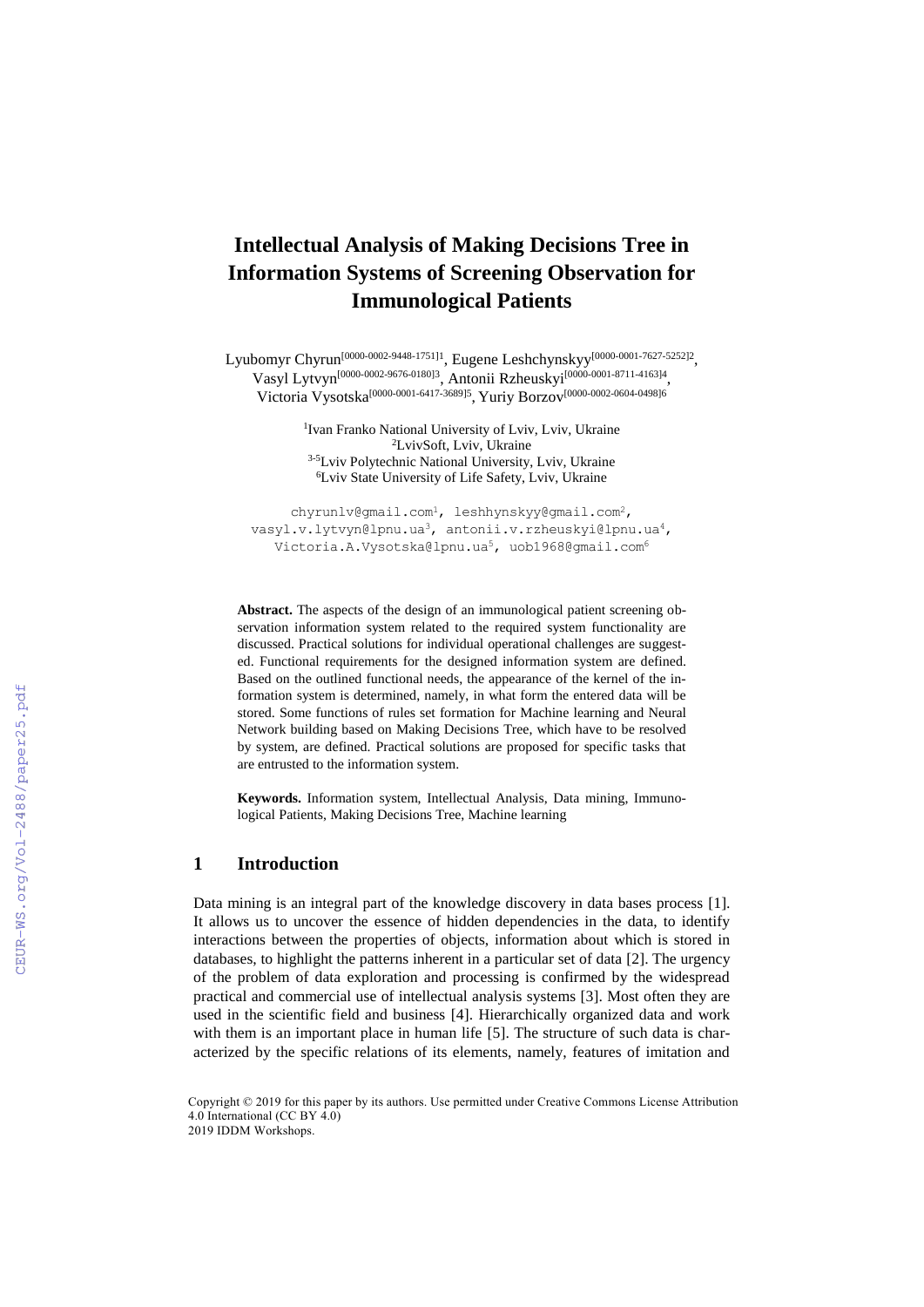subordination between elements of the hierarchy [6]. Therefore, when creating an information system for the subject area, characterized by these features, an important issue to be paid attention to is the storage of not only data but also their structure [7].

## **2 Analysis of current research**

The relatively new methodology of rough sets is naturally adapted to work with imperfect data [8]. The theory of rough sets was developed by Z. Pawlak [1] as a mathematical tool for overcoming data contradictions and revealing hidden patterns or patterns in them. A fundamental principle of the example learning algorithm using rough sets is to identify redundancy among the available features that describe the example [9]. This is how strong signs that influence the classification of an example are revealed. Next, remove the columns whose attributes do not affect the classification [10]. Only the attributes on which the classification of the table examples is depend on the analysis [11]. The remaining attributes are called redundant [12]. In other words, a reducer is a subset of all table attributes that provide the same classification result for all table instances as the entire set of examples [13]. Finding a reducer is an NP challenge [14]. However, there are enough effective methods to solve this task within an acceptable time [15]. Such methods include, in particular, Boolean reasoning [16-19], Johnson's algorithm [20-23].

# **3 Statement of the problem**

The life cycle of information begins with its creation [24-29]. Therefore, as noted in [1], information about the patient can be obtained and pre-systematized to fill in the questionnaire of the established sample. A survey of the real questionnaire was also conducted and the shortcomings encountered in filling it out were identified [30-33]. It was also noted that the information submitted to the questionnaire has a clearly defined hierarchical structure [34-38]. To automate and simplify the process of filling out the questionnaire, the following provisions were defined [39]:

- 1. Determine the ratio of subordination of one item of the questionnaire to another (to actually determine the appearance of the hierarchy) [40];
- 2. To determine the domains of possible values to limit the "free" entry of data for the relevant items of the questionnaire [41].

A variant of practical solution to the problem of collecting and entering information by filling and saving the corresponding "electronic" analogue of the questionnaire was also proposed [42]. This avoided many inconveniences and uncertainties and, in general, automated the process of "converting" data to electronic form [43]. It should be noted that the following [1] had several "structural" disadvantages, namely:

1. The structure of the stored data had a linear appearance and did not in any way reflect the existing hierarchical dependencies between the corresponding items of the questionnaire [44];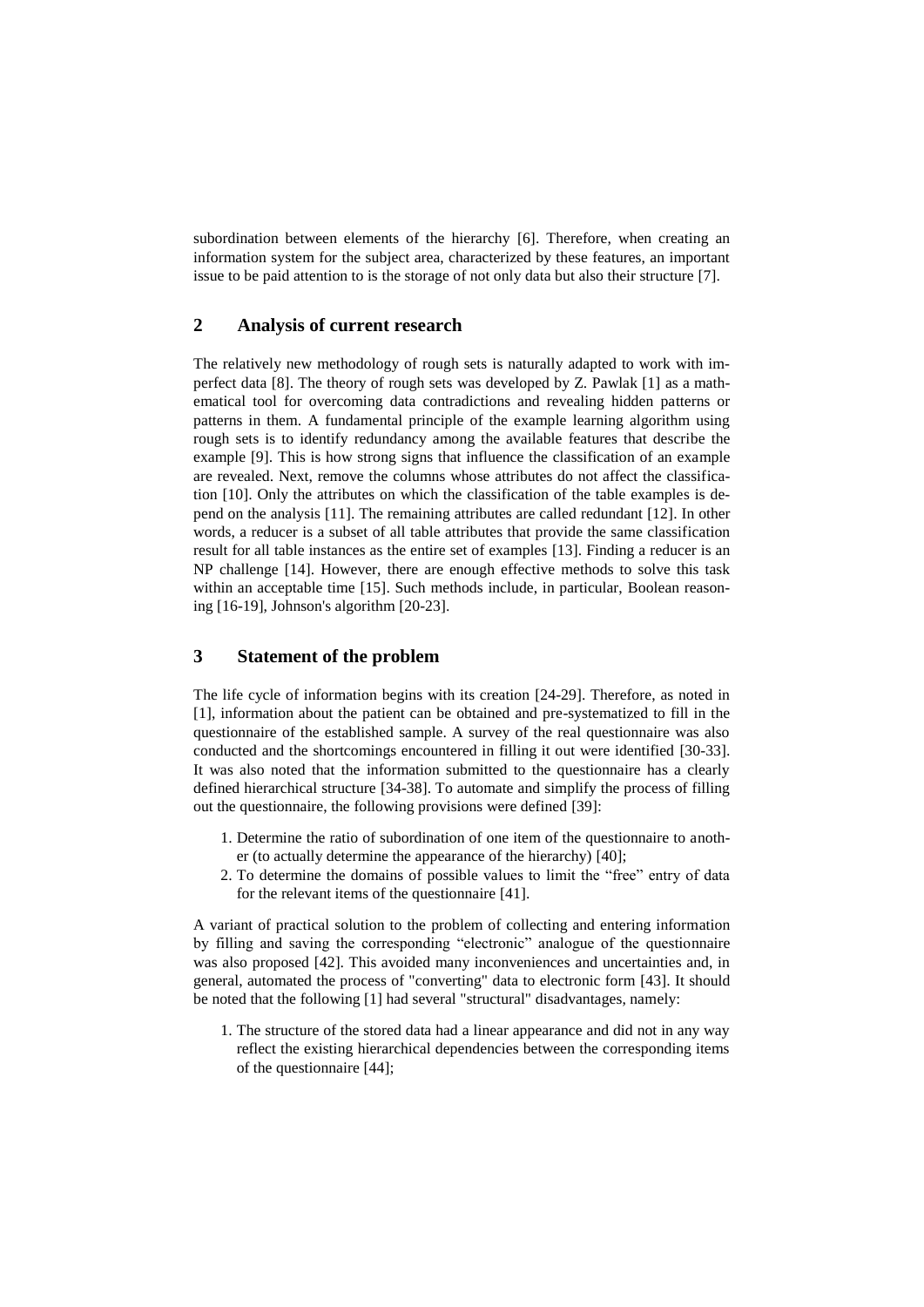2. Regardless of the number of questionnaire items filled in per patient, the values of all items were stored (even if these were blank). Obviously, this approach, despite the meager amount of "unnecessary" data, does not set a good tone when designing an information system [45].

In [46], a variant of hierarchical information using frames was proposed. In [1], as a practical extension of the idea outlined in [47], the mechanism of processing and storing data of a completed questionnaire based on the use of frames was considered.

#### **4 Functional requirements definition**

**Entering information.** As noted above, the life cycle of information begins with its creation. It should be noted that in item  $# 6$  of the questionnaire (Fig. 1) it is envisaged to enter information about the stage of treatment ("primary", "repeated"). So, let's distinguish the following tasks:

- 1. Entering the data of the patient being examined for the first time ("primary");
- 2. Entering the data of the patient who has come for re-examination ("reexamination"). By the way, there can be several such calls.

| 1) Date of examination                    |                          |
|-------------------------------------------|--------------------------|
| 2) Passport data                          |                          |
| Name                                      |                          |
| Name                                      | ▼                        |
| Surname                                   | ▼                        |
| 3) Date of birth                          | $O$ man<br>woman         |
| 4) Gender                                 |                          |
| 5) Address                                |                          |
| Another address                           | ▼                        |
| 6) Treatment stage and type of assistance | ▼<br>▼                   |
| View of the hospital                      | $\overline{\phantom{a}}$ |
| Type of immunotherany hed                 | $\overline{\phantom{a}}$ |

**Fig. 1.** Fragment of questionnaire form

In the first case it is necessary to fill in the questionnaire of the established sample. The second is the same, but it can be assumed that the "repeated" questionnaire does not undergo significant changes, so it would be convenient to re-enter the questionnaire only to correct the data entered in the primary card. Therefore, when making a "repeat" patient, it would be convenient to find the appropriate primary questionnaire, make a copy of it and edit the last one.

Therefore, the data entered should be stored in a convenient way: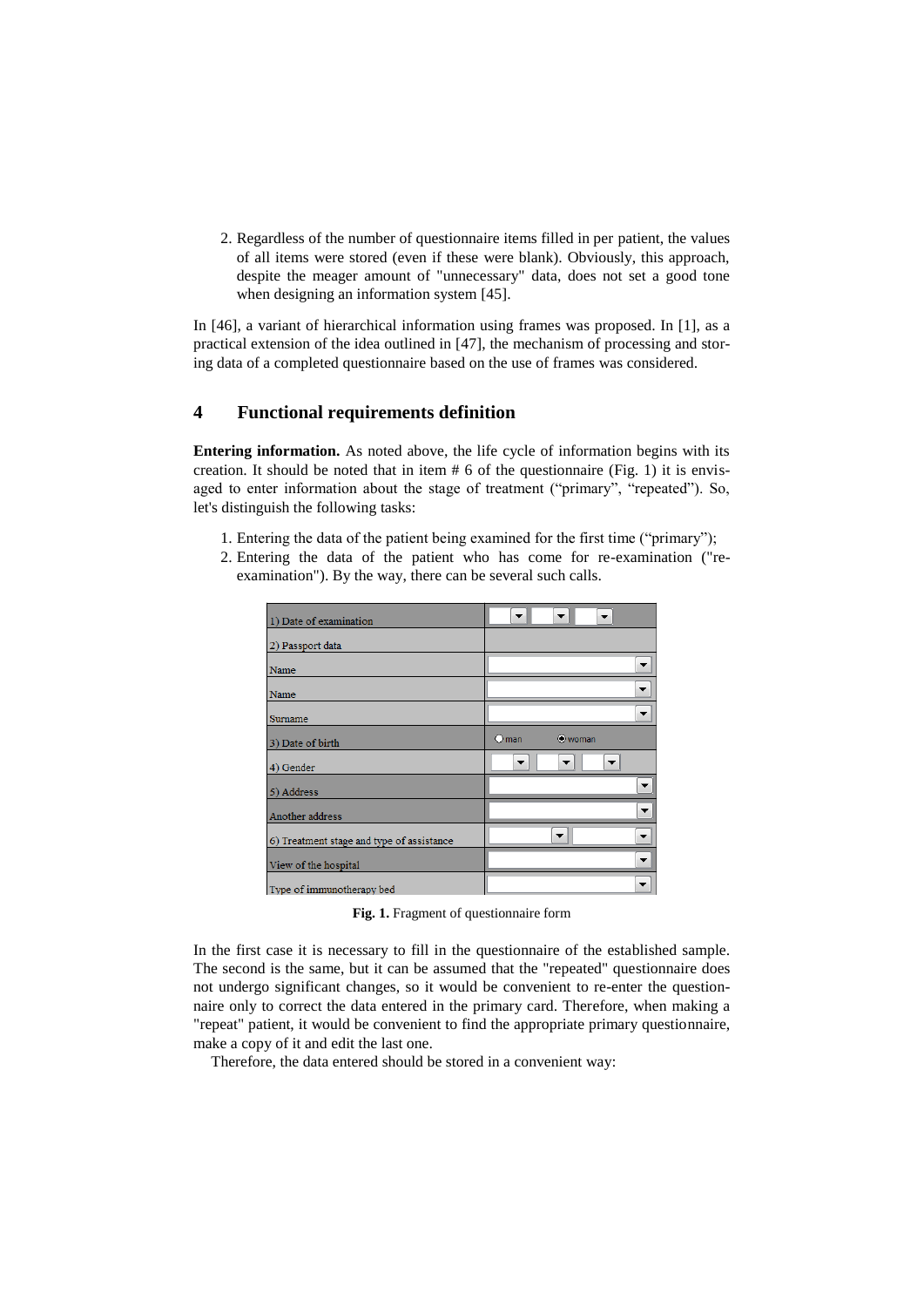- 1. Search for the required primary (or last completed) questionnaire;
- 2. Display of the entered data in the form of the second questionnaire.

**Development environment.** The prototype of the information system was implemented using the Web interface [1]. Recall that in this case, after filling in the questionnaire, pressing the "Save" button initiates the process of registration of the entered data in a special object REQUEST and transfer it for processing to the system server. The REQUEST object looks like a hash table [1].

Therefore, the look of the stored data should be easy to generate by simply processing the data in the corresponding hash table.

**Accounting information.** With the advent of data entry and storage tools, the system begins to perform database functions. There is a need for accounting that is natural for databases, for example:

- 1. Search of patients' cards according to a number of specified parameters (possibility to make a sample);
- 2. Removal and editing of completed questionnaires;
- 3. Backup and backup of the questionnaire;
- 4. Playback of stored data in a user-friendly way;
- 5. Obtaining a "hard" copy of the patient's card;
- 6. Archiving of data.

**Analysis and statistics.** Because the system is designed as a screening system, the look of the data should make it easy to find the information you need. This can be used both to sample according to specified criteria (for research) and to prepare reports of the required form.

**Transformation.** To date, the classification of diseases is defined in the document on the international classification of diseases MKH-10 [1]. Obviously, there is an opportunity to review and modify existing provisions in this classification. This will change the form in which the data is to be obtained (although the content of the information may not change). It is logical to assume that the stored data should also be brought in a new form as required. We substantiate the importance of this point in the example.

| Antiallergic drugs | Atrovent   | Anti-allergic drugs | B-adrenomimetics | Atrovent          |
|--------------------|------------|---------------------|------------------|-------------------|
|                    | Berotech   |                     |                  | Berotech          |
|                    | Budesonide |                     |                  | <b>Budesonide</b> |
|                    | Ventolin   |                     |                  | Ventolin          |
|                    | Salbutamol |                     |                  | Salbutamol        |
|                    | Lecrolin   |                     | antileukotriene  | Lecrolin          |
|                    | Baconage   |                     | topical steroids | Baconage          |
|                    | Becotide   |                     |                  | Becotide          |
|                    | Cromoglin  |                     |                  | Cromoglin         |
|                    | Kromosol   |                     |                  | Kromosol          |

**Fig. 2.** An example of transformation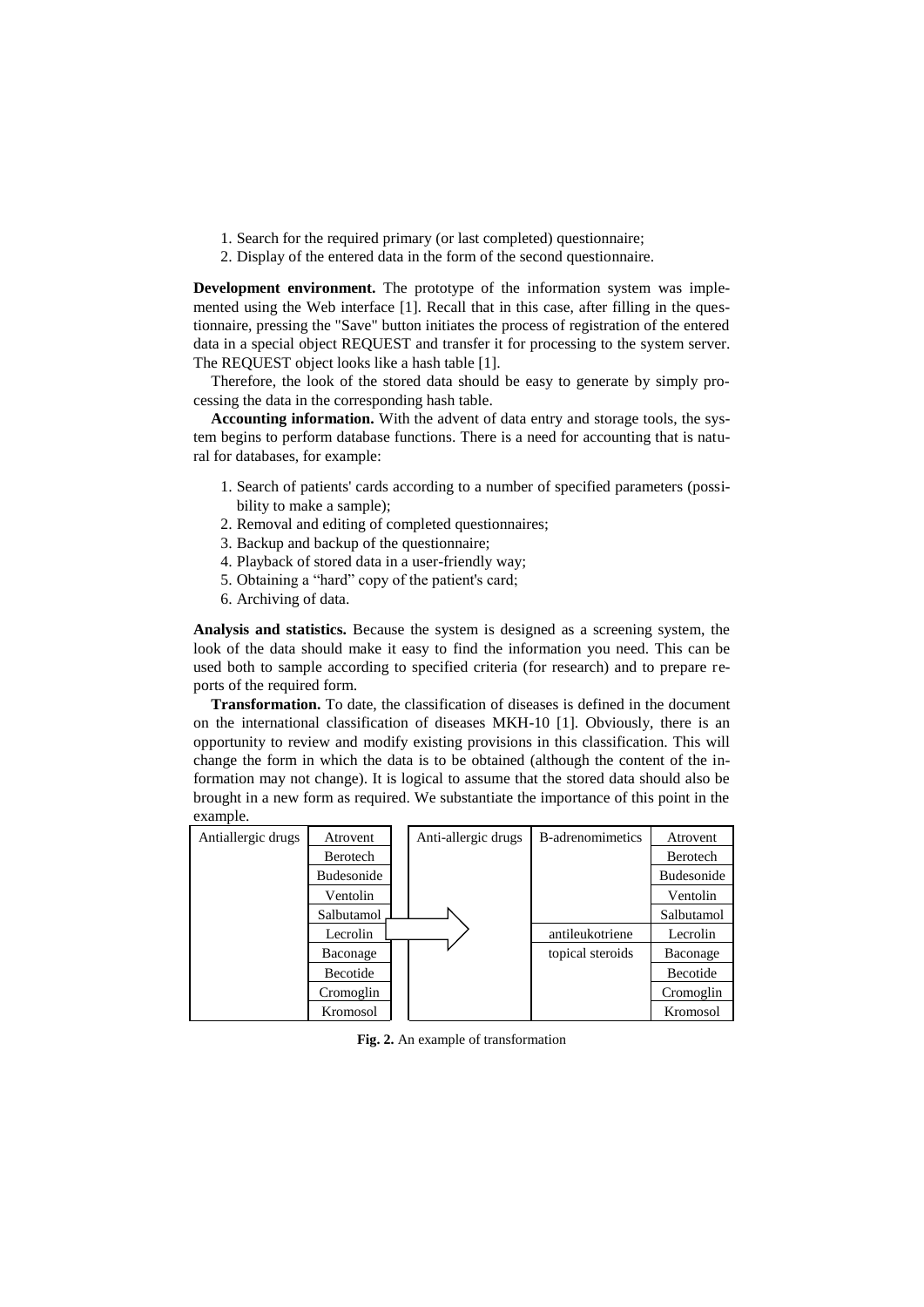Fig. 2 illustrates the need for various transformations in the structure of the questionnaire. The second column on the left contains is a list of some drugs, and suppose you need to enter an additional classification for these drugs, which leads to the appearance of an additional column on the right. If certain drugs were prescribed to the patient and the relevant data were entered into the questionnaire prior to structural transformation, then obviously, after transformation of the questionnaire, the stored data should be modified and brought to the appropriate appearance.

We illustrate the previous case with the help of a tree (Fig. 3).



**Fig. 3.** An example of transformation in a tree structure

So, with the questionnaires already filled in, you need to review them and modify the hierarchical dependencies between the data. Obviously, the data form should allow it to be done quickly and conveniently.

In summary, it can be said that the form of presentation in the designed system should allow the following operations to be performed efficiently and conveniently:

- 1. Formation (creation) of data by processing the hash table;
- 2. Search for analysis and statistics;
- 3. Implementation of transformations;
- 4. Interpretation of the data entered in order to:
- 5. Obtaining a "hard" copy of the data in a convenient form;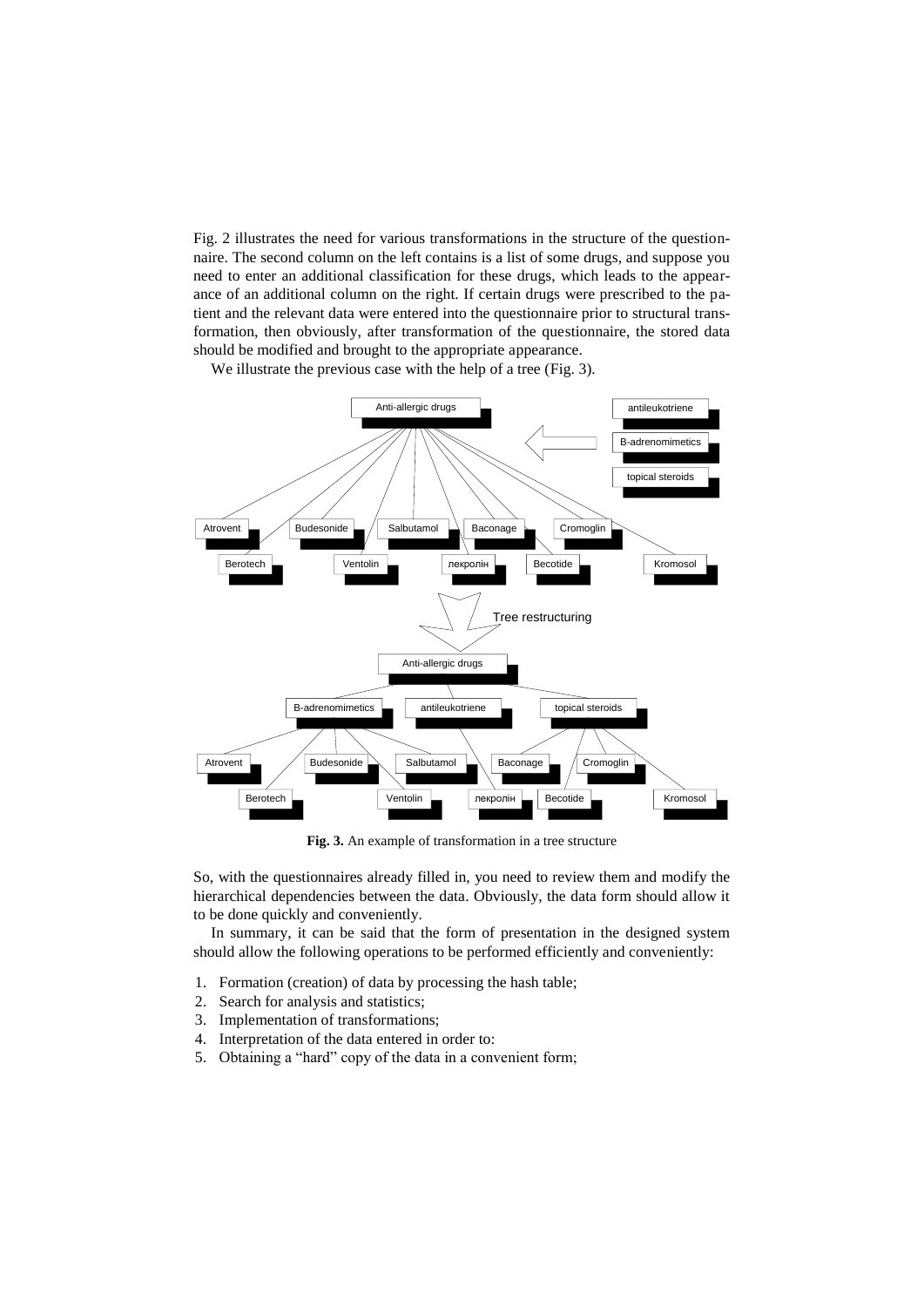- 6. Displaying data for editing purposes;
- 7. Displaying data for the purpose of introducing a 'repeat' patient.

# **5 Method of storing hierarchical data using N-tree**

Let's take a closer look at the data storage process that has been implemented so far. Let, in Fig. 4 provides a form in which to obtain information about the availability of a patient referral for examination.



**Fig. 4.** The form in which you need to get information about the presence of directions

We construct an interface (questionnaire form) that corresponds to this form (Fig. 5). In Fig. 5 also lists the names of the corresponding visual form controls.

|                     |                    | APPOINTMENT 7      |
|---------------------|--------------------|--------------------|
| 7) Direction        | $\odot$ no.<br>ves | <b>INSTITUTION</b> |
| Institution         |                    |                    |
| Doctor              | o                  | <b>DOCTOR</b>      |
| Direction diagnosis | ves                | <b>DIAGNOSIS</b>   |

**Fig. 5.** The interface corresponding to the form in fig. 4

Following the principles of object-oriented programming, the PATIENT class was created, whose properties were all the data provided in the questionnaire (Fig. 6).



**Fig. 6.** Structure of the PATIENT class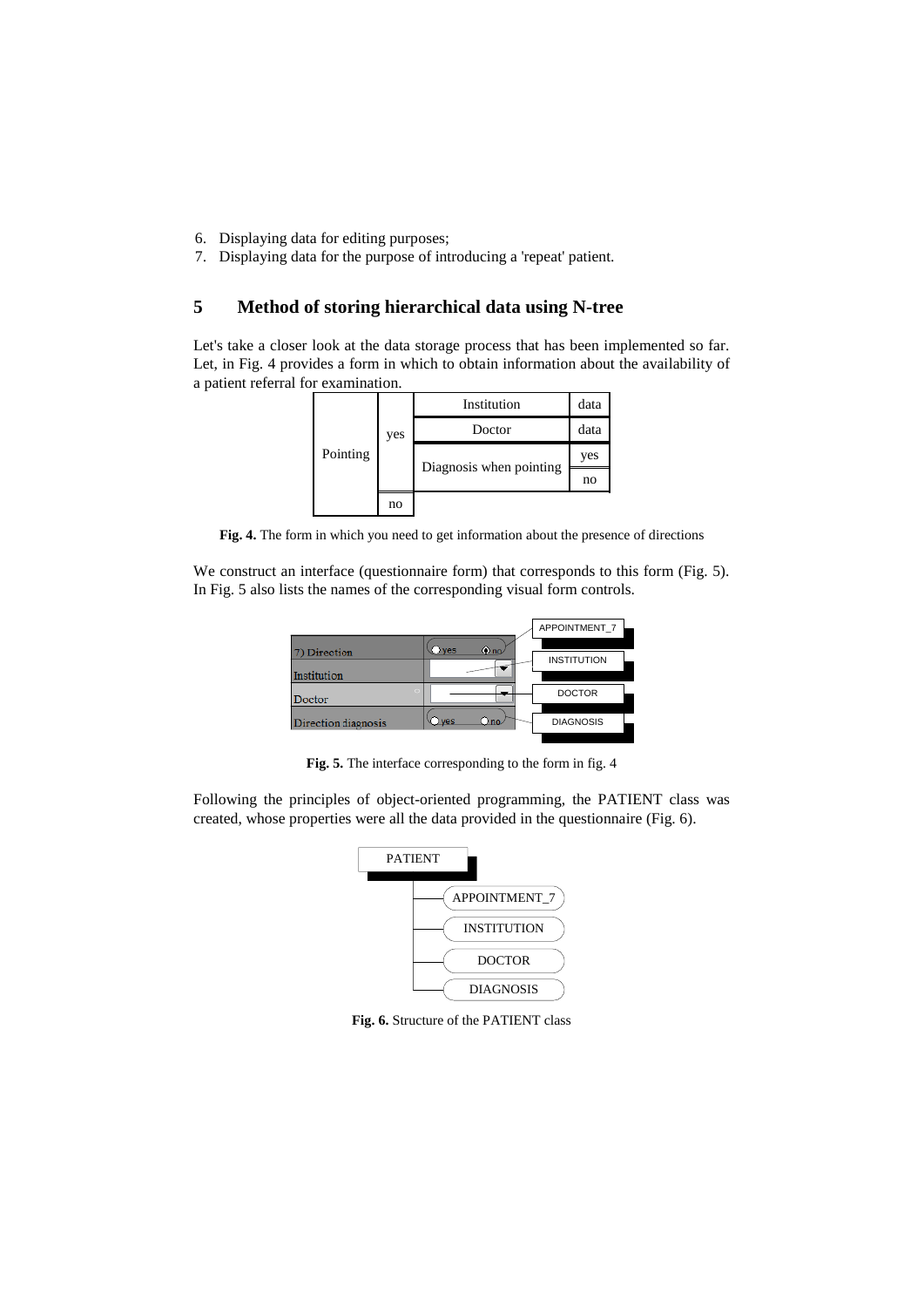As stated above, the structure of the class PATIENT is linear and in no way reflects the hierarchical dependence that exists between the individual items of the questionnaire.



**Fig. 7.** The process of storing data

In Fig. 7 depicts a data retention process for two different patients. In both cases, when trying to save the completed questionnaire data, they are formed into a REQUEST object and passed to the server for processing, then PATIENT physical objects are created and, since the class structure is static, in PATIENT 1 and PATIENT 2 objects Stores the values of all properties available in REQUEST. For the first patient, the value of "Point" (APPOINTMENT\_7) is marked as "yes", so it is advisable to keep hierarchically subordinate to him the INSTITUTION, DOCTOR and DIAGNOSYS items. For the second patient, the value of "Pointing" is marked as "no", so saving the remaining points is not appropriate, but due to the static structure of the class "PATIENT", their values are stored (even when they are empty). In [1], a mechanism for storing questionnaire data using a frame was proposed, but the disadvantage of this was the need to view all frame slots, regardless of whether or not the slot data was required. Consider the mechanism of storing the input data using the Nary tree. For example, consider the fragment of the questionnaire shown in Fig. 8.

|  | Date of examination | data |                         |           |      |
|--|---------------------|------|-------------------------|-----------|------|
|  | Patient             | data |                         |           |      |
|  |                     | yes  | Institution             | data      |      |
|  |                     |      |                         | allergist |      |
|  |                     |      | Doctor                  | therapist |      |
|  | Pointing            |      |                         | other     | data |
|  |                     |      | Diagnosis when pointing | yes       |      |
|  |                     |      |                         | no        |      |
|  |                     | no   |                         |           |      |

**Fig. 8.** Fragment of the questionnaire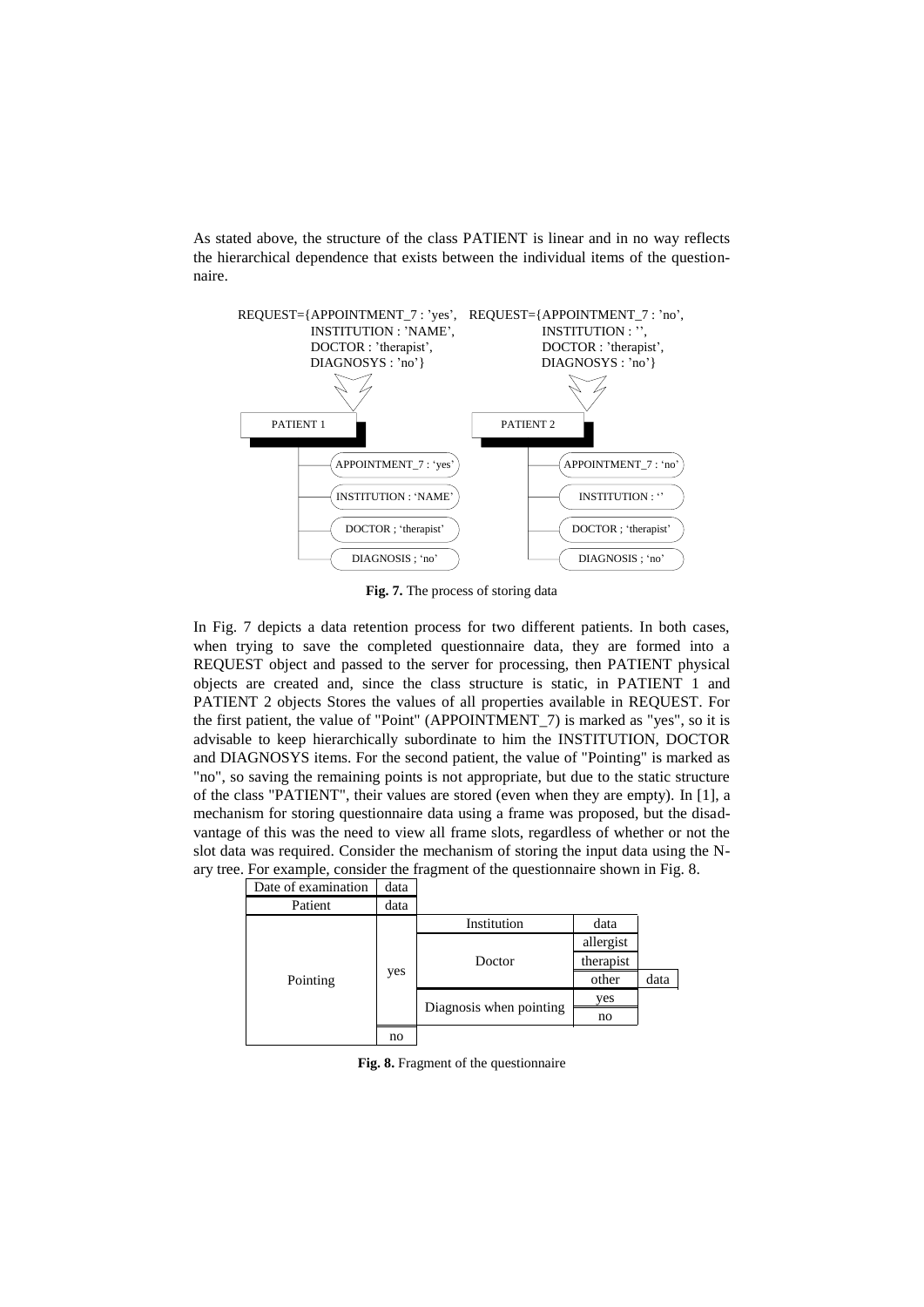Let us now depict this fragment as an N-ary tree (Fig. 9).



**Fig. 9.** Presentation of the questionnaire from fig. 8 in the form of an N-ary tree

From Fig. 9 it can be seen that certain values of the individual items of the questionnaire make it possible to descend to the next level of the hierarchy. For "Pointing" this value is "Yes" and for "Doctor" the value is "Other". Now suppose some data were collected in the questionnaire and the corresponding REQUEST objects were sent to the server for processing.



**Fig. 10.** The process of processing a REQUEST object using a tree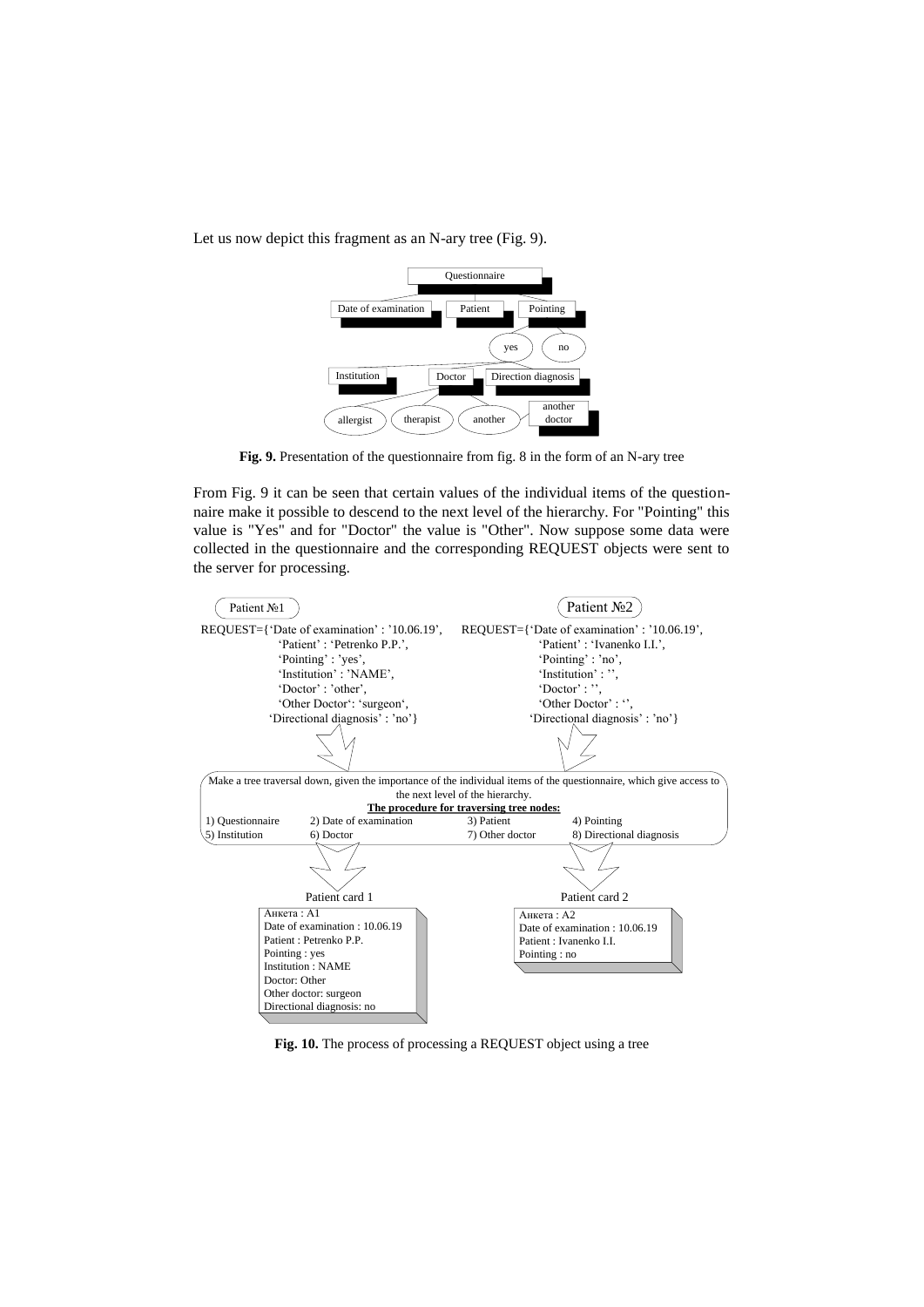As can be seen from Fig. 10, a top-down tree is traversed corresponding to the hierarchical structure of the questionnaire. However, for individual nodes, the next level of the hierarchy can be accessed only with a certain parent node value defined. Thus, for the first patient, the value of "Pointing" is defined as "yes", therefore, the transition to a lower level takes place and the units "Institution", "Doctor" and "Diagnosis at referral" are taken for consideration. Since the value "Other" is set for the Doctor node, the value of "Other Doctor" is considered at the subordinate level. For the second patient, the value "no" for "Direction" does not allow access to the next tree level, so subordinate nodes are not considered at all. Thus, for the second patient, only the data with the contents will be stored on the card. Note that this approach not only saves space, but also eliminates the need to consider "unnecessary" data. So, the general idea is that when processing each typed questionnaire, you need to crawl from top to bottom of a given tree, taking into account the "bypass" values for the corresponding nodes of the tree. The question is: how to build such a tree? We use a frame for this purpose. For the example above, the frame will look like this (Figure 11):



**Fig. 11.** The frame view for the questionnaire from fig. 8

As can be seen from the picture, the frame is actually a two-dimensional list, which specifies the tree structure and the "bypass" values for the corresponding items of the questionnaire. In each frame of the frame, the first element denotes the parent node, and all subsequent elements in the row represent child nodes. In Fig. 12 illustrates the process of constructing a tree from a given frame.



**Fig. 12.** The mechanism of construction of N-pillar tree from a frame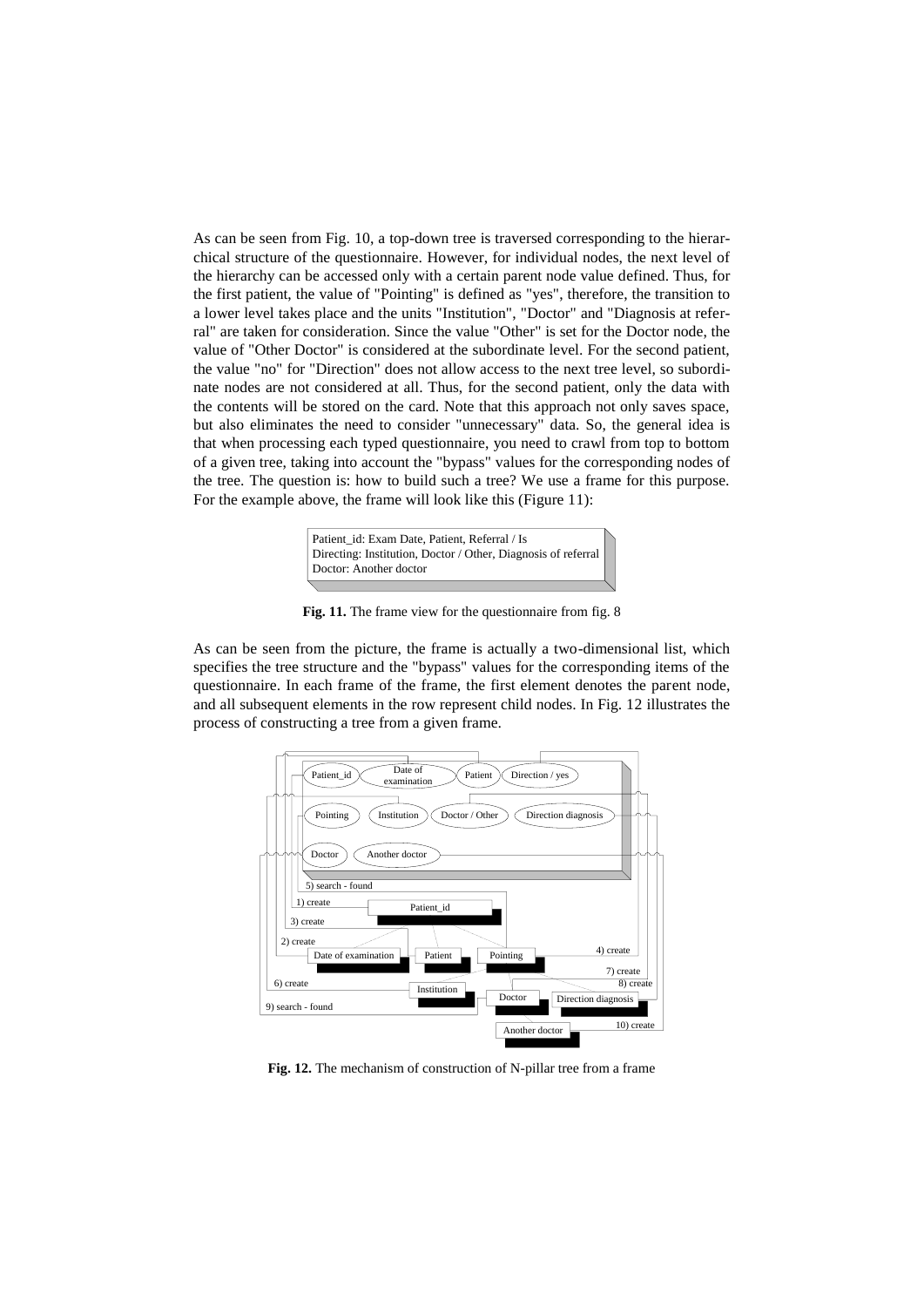As can be seen from the figure, the tree of the desired structure is constructed by sequentially viewing the corresponding frame. The first element (Direction, Doctor) of each frame of the frame (except for the first line where all elements must be created) is searched for a node already built that corresponds to this element, after which the found node descendants are built. Note that in the process of construction, it is necessary to store the "bypass" values for the elements in which it is defined. Thus, the scheme of storing only the necessary data becomes quite convenient and transparent. The sequence of this process is shown in Fig.13.



**Fig. 13.** Data storage scheme

As to the appearance in which the data will be stored for the moment, let's say: bypassing the tree, we will write each considered pair "element - value of element" in a separate line (like the one shown in Fig. 9). Until now, we have considered the case where the questionnaire item had only one value, which allowed to move to the next level of the hierarchy (the value "yes" for "Pointing" and "other" for "Doctor"). However, there may be situations where multiple values (or even each) lead to a lower level. For example, consider the fragment of the questionnaire depicted in Fig. 14.

| By etiolo-<br>gy | known        | congenital (antena-<br>tal) | infec- | HIV / AIDS                           |
|------------------|--------------|-----------------------------|--------|--------------------------------------|
|                  |              | acquired (postnatal)        | tious  | herpes viruses I, II<br>(HerSVI, II) |
|                  | un-<br>known |                             |        |                                      |

**Fig. 14.** Fragment of the questionnaire illustrating the "gravitas" of some points of the questionnaire

Note that the values "congenital" and "acquired" are mutually exclusive, and the choice of each leads to the next level of hierarchy ("infectious"). In this situation, the infectious and other subordinate levels are the same for the two values, but they may be different. Consider how the previously described storage mechanism works in this case. But we are modifying the frame somewhat, as some of the questionnaires now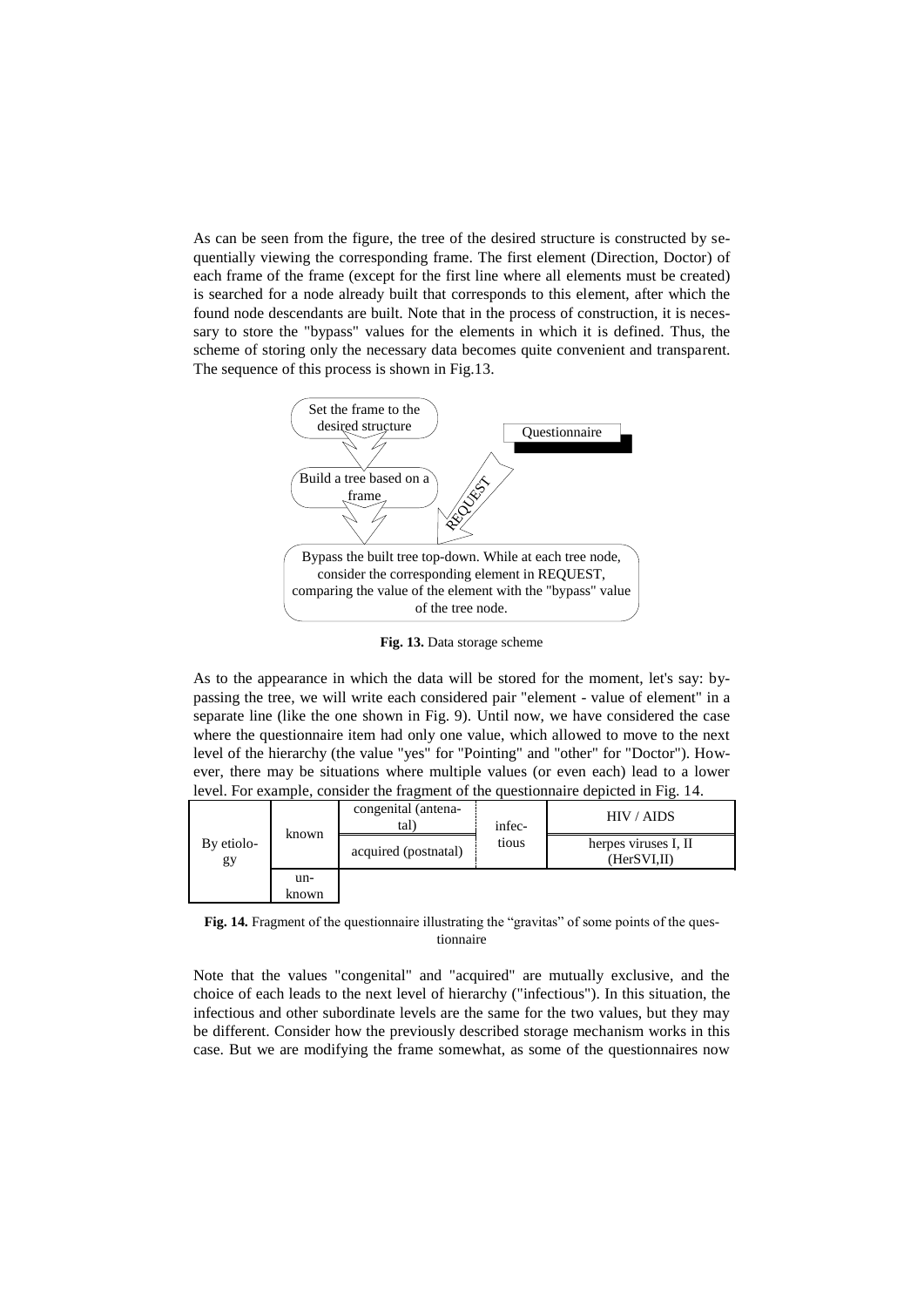have more than one "bypass" value. The questionnaire interface, corresponding frame and tree are shown in Fig. 15.



**Fig. 15.** Interface, frame, and tree for multiple bypass values

As you can see in the picture, the idea of defining a tree structure with a frame remained, but now the tree node is further identified by a "bypass" value. Now let's consider the process of data storage directly (see Fig. 16).



**Fig. 16.** Scheme of the process of data storage for the case of several "bypass" values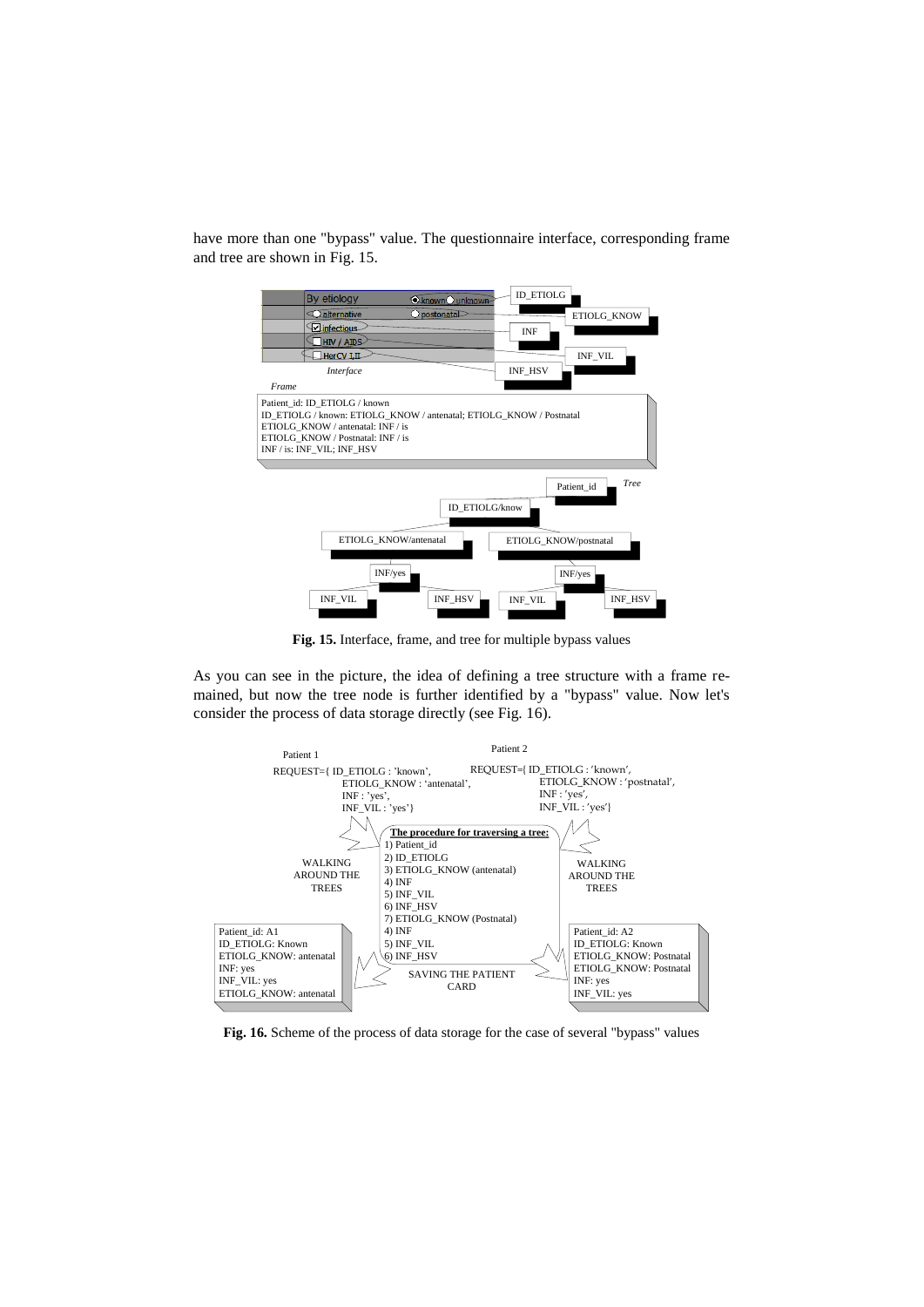The process of data storage takes place according to the scheme already considered (Fig. 13), but it can be noticed that the value of the element ETIOLG\_KNOW is stored in the card twice (exactly two mutually exclusive values are provided for this item of the questionnaire). This happens for the following reason: when bypassing the tree for the first patient while in the node ETIOLG\_KNOW / antenatal, REQUEST looks for the key ETIOLG KNOW, takes its value (antenatal), comparing the latter with the bypass value of the node (antenatal) gives a positive result and moves to the next level of the hierarchy; however, in the further crawl, being at the node ETIOLG\_KNOW / postnatal, again in REQUEST the key ETIOLG\_KNOW is searched, its value (again "antenatal") is taken, comparing the latter with the bypass value of the node (postnatal) gives a negative result, there is no transition to the next level, but since the call to the ETIOLG\_KNOW / postnatal node has been completed, this is recorded in the patient card as another line ETIOLG\_KNOW: antenatal. A similar situation occurs with the second patient, however, the order in which the lines in the card are followed differs slightly from the first patient (due to tree crawling). The identified deficiency can be corrected by removing unnecessary (unnecessary) branches with a root in the corresponding "multivalued" node before processing the questionnaire data. This process is illustrated in Fig. 17.



**Fig. 17.** Removal of unnecessary tree branch with root in "multivalued node"

## **6 Interpretation of stored data**

It has been determined that the input of the input data is required for several purposes. Consider the process of interpreting data to obtain a "hard" copy of a patient's card. It is clear that such a copy can be obtained by printing the corresponding text file on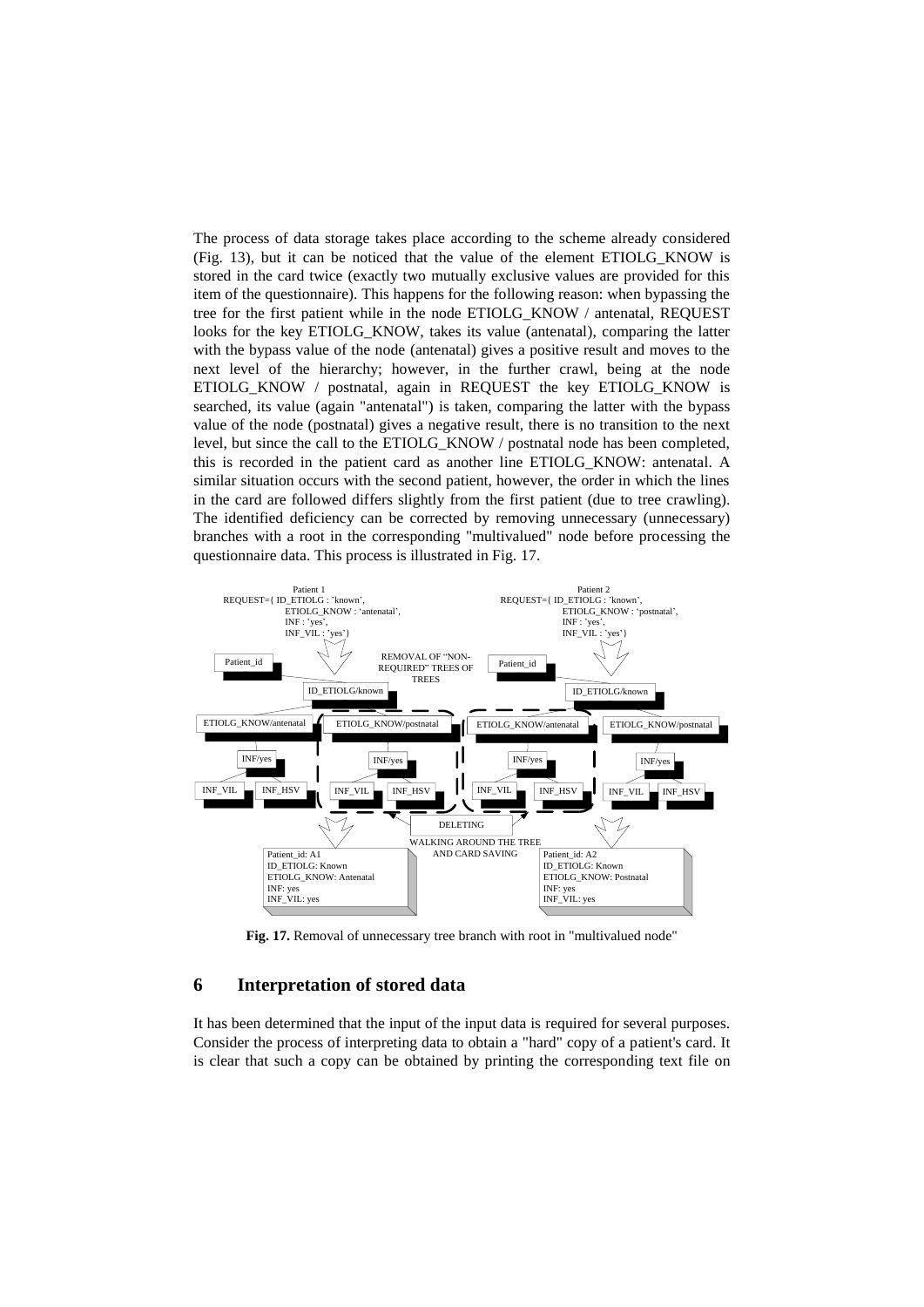paper. At present, patient data is stored as a sequence of rows of element-value element pairs, and it is obvious that this form of data does not reflect the hierarchical dependencies defined between the items of the questionnaire. An acceptable print layout might be, for example, the shape shown in Fig. 18. It is easy to see that the written sequence of rows corresponds to the sequence of traversing the corresponding tree from top to bottom. A general diagram of the process of obtaining a card for printing is shown in Fig. 19.



**Fig. 18.** Matching the tree-to-bottom crawl sequence of the data display se*quence*



**Fig. 19.** Receiving a card for printing by adding a tab to the saved card

Therefore, you can retrieve the print card from the saved card by adding indentations on the left. The amount of indentation is determined by the specified hierarchical element level.

# **7 Conclusions**

For the projected information system, a number of necessary executable functions were defined, based on which the functional requirements to the kernel of the system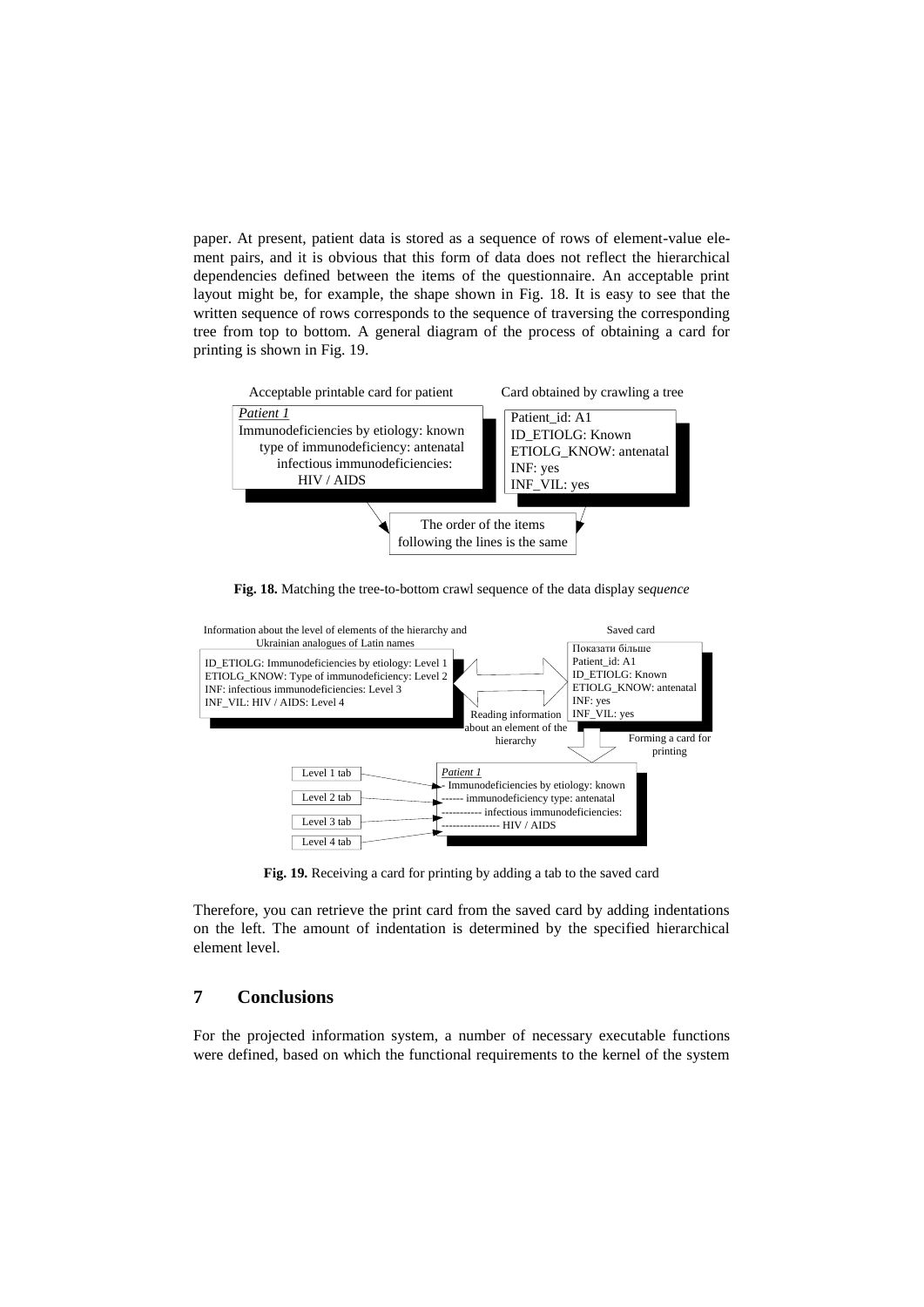were formed and the question was asked: in what form the data should be stored in order to allow the system to efficiently solve the tasks assigned to it. The main unresolved issues up to this point were: how to store only the required data and how to save information about the hierarchical structure of this data? To solve the first problem, an approach based on the use of n-tree arrays and frames was proposed, as well as some specific situations that were encountered. With regard to the second problem, it was solved in part by the example of obtaining a "hard copy" of the patient's card. At the practical level, the problems of hierarchical data editing and transformation implementation remain unresolved. Thus, we can conclude that the approaches described in the article are general and can be applied to any subject areas with hierarchical organization of information.

#### **References**

- 1. Pawlak, Z.: Rough sets: Theoretical aspects of reasoning about data. In: Springer Science & Business Media, 9. (2012)
- 2. Iturrioz, J., Azpeitia, I., Díaz, O.: Generalizing the like button: empowering websites with monitoring capabilities. In: Proceedings of the 29th Annual ACM Symposium on Applied Computing, 743-750. (2014).
- 3. Maggi, F., Robertson, W., Kruegel, C., Vigna, G.: Protecting a moving target: Addressing web application concept drift. In: International Workshop on Recent Advances in Intrusion Detection, Springer, Berlin, Heidelberg, 21-40. (2009).
- 4. Christensen, J. H.: Using RESTful web-services and cloud computing to create next generation mobile applications. In: the 24th ACM SIGPLAN conference companion on Object oriented programming systems languages and applications, 627-634. (2009).
- 5. Neugschwandtner, M., Neugschwandtner, G., Kastner, W.: Web services in building automation: Mapping knx to obix. In: Int. Conf. on Industrial Informatics, 87-92. (2007).
- 6. Tkachenko, R., Izonin, I., Kryvinska, N., Chopyak, V., Lotoshynska, N., Danylyuk, D.: Piecewise-linear Approach for Medical Insurance Costs Prediction using SGTM Neural-Like Structure. In: CEUR Workshop Proceedings, 170-179. (2018)
- 7. Tepla, T., Izonin, I., Duriagina, Z., Tkachenko, R., Trostianchyn, А., Lemishka, І., Kulyk V., Kovbasyuk, Т.: Alloys selection based on the supervised learning technique for design of biocompatible medical materials. In: Archives of Materials Science and Engineering, 93/1, 32-40. (2018)
- 8. Vysotska, V., Lytvyn, V., Burov, Y., Gozhyj, A., Makara, S.: The consolidated information web-resource about pharmacy networks in city. In: CEUR Workshop Proceedings, 239-255 (2018)
- 9. Kravets, P.: The control agent with fuzzy logic. In: Perspective Technologies and Methods in MEMS Design, MEMSTECH'2010, 40-41 (2010)
- 10. Bisikalo, O., Ivanov, Y., Sholota, V.: Modeling the Phenomenological Concepts for Figurative Processing of Natural-Language Constructions. In: CEUR Workshop Proceedings, Vol- 2362, 1-11. (2019)
- 11. Babichev, S., Taif, M.A., Lytvynenko, V., Osypenko, V.: Criterial analysis of gene expression sequences to create the objective clustering inductive technology. In: 2017 IEEE 37th International Conference on Electronics and Nanotechnology, 244-248. (2017)
- 12. Babichev, S., Gozhyj, A., Kornelyuk A., Litvinenko, V.: Objective clustering inductive technology of gene expression profiles based on SOTA clustering algorithm. In: Biopolymers and Cell, 33(5), 379–392. (2017)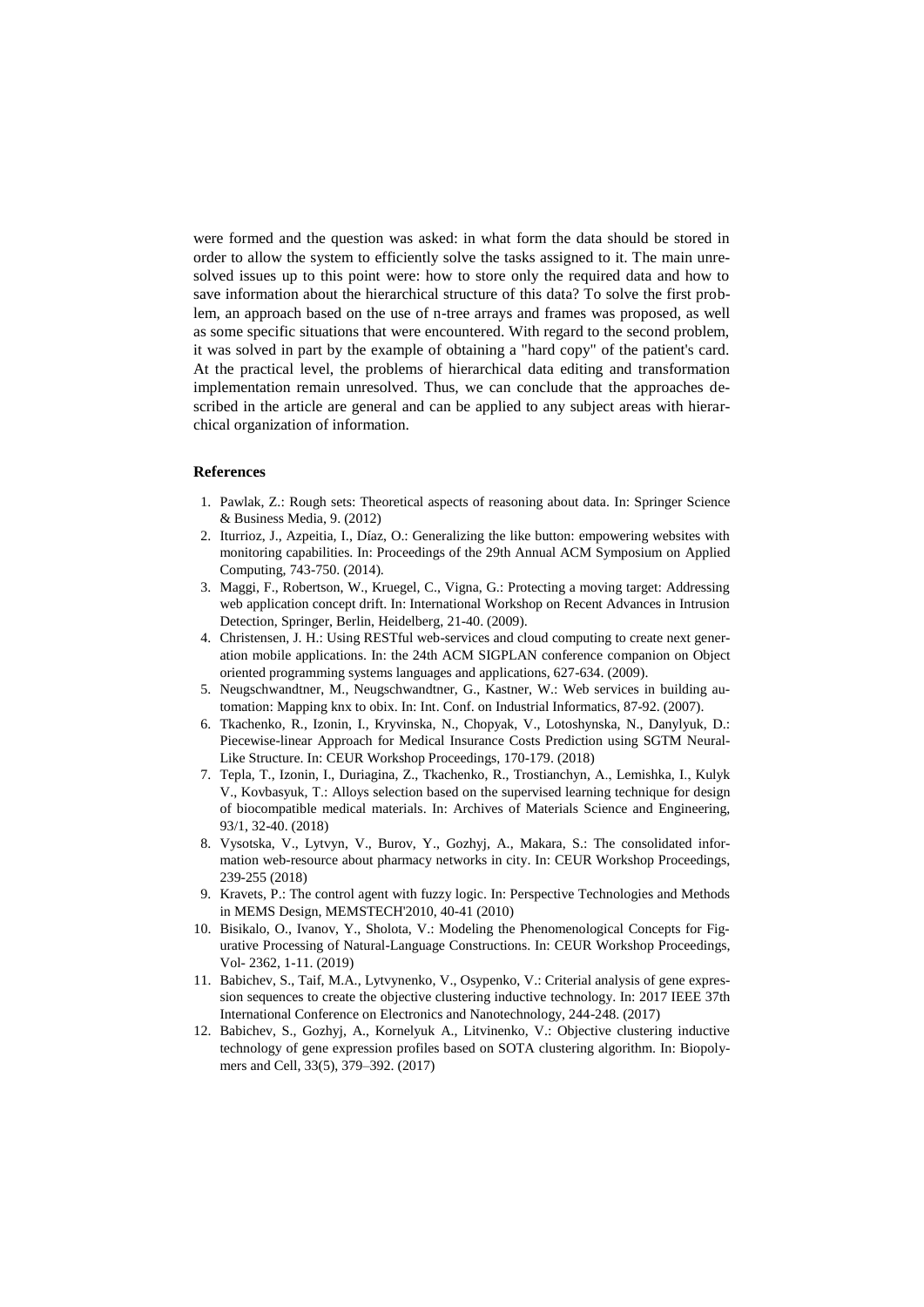- 13. Babichev, S.A.: An evaluation of the information technology of gene expression profiles processing stability for different levels of noise components. In: Data, 3(4), art. 48. (2018)
- 14. Shakhovska, N. B., Noha, R. Y.: Methods and tools for text analysis of publications to study the functioning of scientific schools. In: Journal of Automation and Information Sciences, 47(12). (2015)
- 15. Bobalo, Y., Stakhiv, P., Mandziy, B., Shakhovska, N., Holoschuk, R.: The concept of electronic textbook "Fundamentals of theory of electronic circuits. In: Przegląd Elektrotechniczny, 88 NR 3a/2012, 16-18. (2012)
- 16. Shakhovska, N., Shvorob, I.: The method for detecting plagiarism in a collection of documents," Computer Sciences and Information Technologies (CSIT), 142-145. (2015)
- 17. Arzubov, M., Shakhovska, N., Lipinski, P.: Analyzing ways of building user profile based on web surf history. In: Computer Sciences and Information Technologies (CSIT), 1, 377- 380. (2017)
- 18. Mukalov, P., Zelinskyi, O., Levkovych, R., Tarnavskyi, P., Pylyp, A., Shakhovska, N.: Development of System for Auto-Tagging Articles, Based on Neural Network. In: CEUR Workshop Proceedings, Vol-2362, 106-115. (2019)
- 19. Shakhovska, N., Basystiuk, O., Shakhovska, K.: Development of the Speech-to-Text Chatbot Interface Based on Google API. In: CEUR Workshop Proceedings, Vol-2386, 212-221. (2019)
- 20. Nazarkevych, M., Klyujnyk, I., Nazarkevych, H.: Investigation the Ateb-Gabor Filter in Biometric Security Systems. In: Data Stream Mining & Processing, 580-583. (2018).
- 21. Lytvynenko, V., Wojcik, W., Fefelov, A., Lurie, I., Savina, N., Voronenko, M. et al.: Hybrid Methods of GMDH-Neural Networks Synthesis and Training for Solving Problems of Time Series Forecasting. In: Lecture Notes in Computational Intelligence and Decision Making, 1020, 513-531. (2020)
- 22. Rusyn, B., Lytvyn, V., Vysotska, V., Emmerich, M., Pohreliuk, L.: The Virtual Library System Design and Development, Advances in Intelligent Systems and Computing, 871, 328-349 (2019)
- 23. Rusyn, B., Lutsyk, O., Lysak, O., Lukeniuk, A., Pohreliuk, L.: Lossless Image Compression in the Remote Sensing Applications. In: Int. Conf. on Data Stream Mining & Processing (DSMP), 195-198 (2016)
- 24. Emmerich, M., Lytvyn, V., Yevseyeva, I., Fernandes, V. B., Dosyn, D., Vysotska, V.: Preface: Modern Machine Learning Technologies and Data Science [\(MoMLeT&DS-](http://momlet.in.ua/about-momlet/)[2019\)](http://momlet.in.ua/about-momlet/). In: CEUR Workshop Proceedings, Vol-2386. (2019)
- 25. Rusyn, B., Vysotska, V., Pohreliuk, L.: Model and architecture for virtual library information system. In: Computer Sciences and Information Technologies, CSIT, 37-41 (2018)
- 26. Lytvyn, V., Sharonova, N., Hamon, T., Cherednichenko, O., Grabar, N., Kowalska-Styczen, A., Vysotska, V.: Preface: Computational Linguistics and Intelligent Systems [\(COLINS-2019\)](http://colins.in.ua/). In: CEUR Workshop Proceedings, Vol-2362. (2019)
- 27. Burov, Y., Vysotska, V., Kravets, P.: Ontological Approach to Plot Analysis and Modeling. In: CEUR Workshop Proceedings, Vol- 2362, 22-31. (2019)
- 28. Vysotska, V., Lytvyn, V., Burov, Y., Berezin, P., Emmerich, M., Basto Fernandes V.: Development of Information System for Textual Content Categorizing Based on Ontology. In: CEUR Workshop Proceedings, Vol- 2362, 53-70. (2019)
- 29. Veres, O., Rishnyak, I., Rishniak, H.: Application of Methods of Machine Learning for the Recognition of Mathematical Expressions. In: CEUR Workshop Proceedings, Vol- 2362, 378-389. (2019)